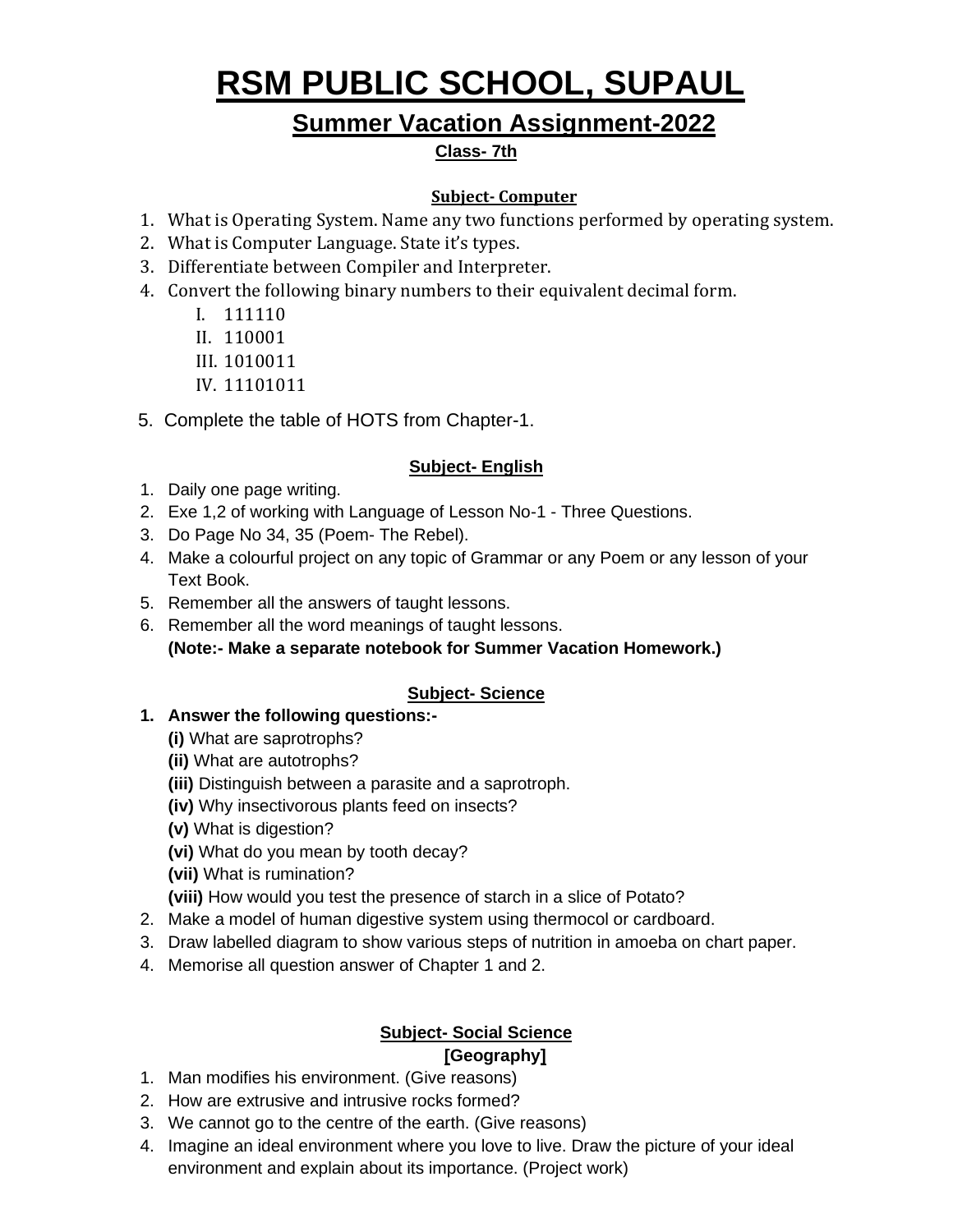#### [History]

- 5. What were some of the major religious developments during this period?
- 6. In what ways has the meaning of the term "Hindustan" changed over the centuries?
- 7. What were the activities associated with Chola temples?

#### [Civics]

- 8. What do you understand by the term "all persons are equal before the law"? Why do you think it is important in a democracy?
- 9. 'Improvement in water and sanitation can control many diseases.' Explain with the help of examples.
- 10. Do the project work about epidemic "Corona Virus".

# विषयः— हिन्दी

- 1. निम्नलिखित काव्य-पंक्तियों को पढकर पछे गए प्रश्नों के उत्तर दीजिएः-हम बहता जल पीनेवाले मर जाएँगे भूखे-प्यासे, कही भली है कटुक-निबौरी कनक-कटोरी की मैदा से।
	- ये पंक्तियाँ किस कविता से ली गई हैं? i.
	- इन पंक्तियों की रचना किसने की हैं? ii.
	- कटूक और कनक के अर्थ लिखिए। iii.
- 2. दादी माँ पाठ के लेखक कौन हैं?
- 3. नदियों को माँ मानने की परंपरा हमारे यहाँ पुरानी है, लेकिन लेखक नागार्जुन उन्हें और किन रूपों में देखते हैं?
- 4. हिन्दी व्याकरण और रचनाः
	- i. वर्ण के कितने भेद होते हैं? सोदाहरण लिखें।
	- भाषा के रूपों को सोदाहरण लिखें। ii.
- $5.$  बल महाभारत कथाः $$ 
	- i. देवव्रत का नाम भीष्म कैसे पड़ा।
	- पांडू के पुत्र किस नाम से जाने जाते थे? ii.
- $6.$  परियोजना कार्यः $-$

कठपूतली कविता का सचित्र वर्णन करें।

# विषयः- संस्कृतम्

- 1. प्रथमः पाठः (सुभाषितानि) तथा द्वितीय पाठः (दुर्बुद्धिविनश्यति) तथा तृतीय पाठः (स्वावलम्बनम्) का प्रश्नोत्तर करें।
- 2. बालक तथा लता शष्दरूप याद करें
- 3. पठ धातू, लट लकार का रूप याद करें।
- 4. सुभाषितानि के शष्दार्थ को लिखें।
- 5. नद्याः एकं सुन्दरं चित्रं निर्माणीय वर्णयत यत् तस्याः तीरे मनुष्याः पशवः खागश्च निर्विध्नं जलं पिबन्ति ।

(परियोजना कार्यम्)

#### **MATHEMATICS**

- 1. A plane is flying at the height of 5000m above the sea-level. At a particular point, it is exactly above the submarine floating 1200m below the sea-level. What is the vertical distance between them.
- 2. Use the sign of >, < or = in the box.

a. 
$$
-8 + (-4)
$$
  
\nb.  $6 - 3 + (-2)$   
\nc.  $-5 + (-5) + 10$   
\nd.  $8 - 3 + (-4)$   
\ne.  $3 - (-2) + 5$   
\n $3 - (-3) + 0$   
\n $3 - (-3) + 0$